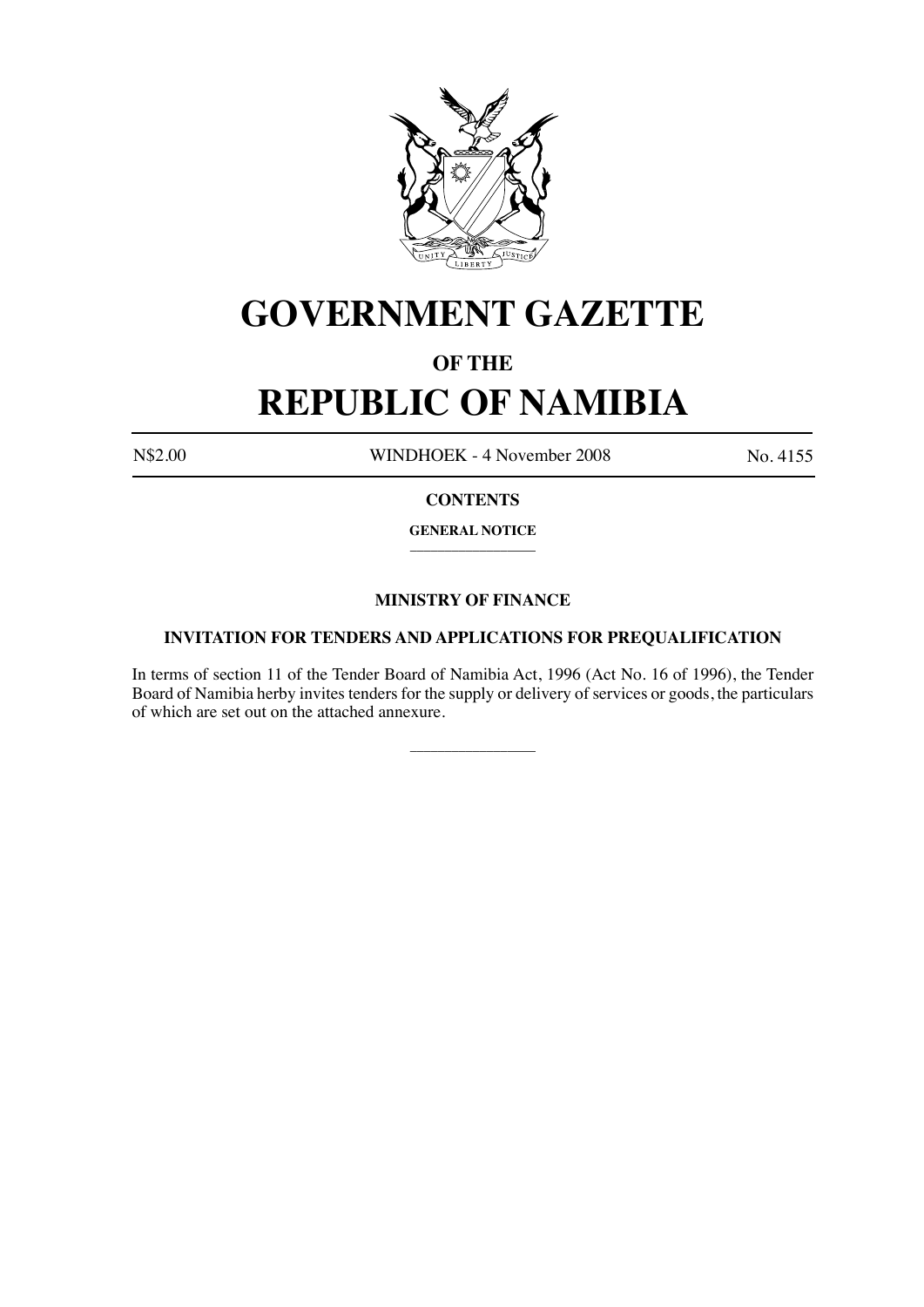| <b>MINISTRY OF FINANCE</b>                              |                                                                                                                                | <b>TENDER NO:</b><br><b>DESCRIPTION:</b> | $F1/13 - 36/2008$<br>PURCHASING OF 1 X COMPLETE DEN-                                                                                              |
|---------------------------------------------------------|--------------------------------------------------------------------------------------------------------------------------------|------------------------------------------|---------------------------------------------------------------------------------------------------------------------------------------------------|
| <b>TENDER BOARD</b>                                     |                                                                                                                                |                                          | TAL UNIT FOR OPUWO HOSPITAL.                                                                                                                      |
| <b>TENDERS ARE INVITED FOR</b>                          |                                                                                                                                | <b>CLOSING DATE:</b>                     | 11H00 ON TUESDAY: 11 NOVEMBER<br>2008                                                                                                             |
| <b>TENDER NO:</b>                                       | $F1/5 - 22/2008$                                                                                                               | LEVY PAYABLE:                            | N\$ 100-00                                                                                                                                        |
| <b>DESCRIPTION:</b>                                     | SUPPLY AND DELIVERY OF LONG AND<br>SHORT SLEEVE SHIRTS TO THE MIN-<br><b>ISTRY OF DEFENCE.</b>                                 | <b>TENDER NO:</b><br><b>DESCRIPTION:</b> | $F1/13 - 37/2008$<br>PURCHASING OF A PHYSIOLOGICAL<br>MONITORING SYSTEM FOR WIND-                                                                 |
| <b>CLOSING DATE:</b>                                    | 11H00 ON TUESDAY: 11 NOVEMBER<br>2008                                                                                          | <b>CLOSING DATE:</b>                     | HOEK CENTRAL HOSPITAL.<br>11H00 ON TUESDAY: 11 NOVEMBER                                                                                           |
| LEVY PAYABLE:                                           | N\$150-00                                                                                                                      |                                          | 2008                                                                                                                                              |
| <b>TENDER NO:</b><br><b>DESCRIPTION:</b>                | $F1/5 - 23/2008$<br>SUPPLY AND DELIVERY OF EMBROI-                                                                             | LEVY PAYABLE:<br>FOR SME'S ONLY!!!       | N\$100-00                                                                                                                                         |
| <b>CLOSING DATE:</b>                                    | DERED CAMOUFLAGE RANKS INSIG-<br>NIA TO THE MINISTRY OF DEFENCE.<br>11H00 ON TUESDAY: 11 NOVEMBER<br>2008                      | <b>TENDER NO:</b><br><b>DESCRIPTION:</b> | $F1/10/1 - 55/2008$<br>UPGRADING OF HEAD OFFICE RE-<br><b>CEPTION AREA FOR THE MINISTRY</b>                                                       |
| <b>LEVY PAYABLE:</b>                                    | N\$100-00                                                                                                                      | <b>CLOSING DATE:</b>                     | OF AGRICULTURE WATER AND FOR-<br>ESTRY IN WINDHOEK.<br>11H0O ON TUESDAY: 11 NOVEMBER                                                              |
| <b>TENDER NO:</b><br><b>DESCRIPTION:</b>                | $F1/5 - 24/2008$<br>SUPPLY AND DELIVERY OF ARMY                                                                                | LEVY PAYABLE:                            | 2008<br>N\$200-00                                                                                                                                 |
|                                                         | TUNIC UNIFORMS TO THE MINISTRY<br>OF DEFENCE.                                                                                  | <b>TENDER NO:</b>                        | $F1/5 - 26/2006$                                                                                                                                  |
| <b>CLOSING DATE:</b>                                    | 11H00 ON TUESDAY: 11 NOVEMBER<br>2008                                                                                          | <b>DESCRIPTION:</b>                      | SUPPLY AND DELIVERY OF DRESS IT-<br>EMS TO THE MINISTRY OF DEFENCE.                                                                               |
| <b>LEVY PAYABLE:</b>                                    | N\$150-00                                                                                                                      | <b>CLOSING DATE:</b>                     | 11H00 ON TUESDAY: 18 NOVEMBER<br>2008                                                                                                             |
| <b>TENDER NO:</b><br><b>DESCRIPTION:</b>                | $F1/5 - 25/2008$<br>SUPPLY AND DELIVERY OF PERSON-                                                                             | LEVY PAYABLE:                            | N\$150-00                                                                                                                                         |
|                                                         | NEL KIT ITEMS (PONCHOS, MOSQUI-<br>TOS NETS, CRAVAT, RUCKSACK AND<br>ONE (1) MAN TENT, ECT.) - MINISTRY<br>OF DEFENCE.         | <b>TENDER NO:</b><br><b>DESCRIPTION:</b> | $F1/5 - 27/2008$<br>SUPPLY AND DELIVERY OF GOLD ME-<br>TAL ITEMS TO THE MINISTRY OF DE-<br>FENCE.                                                 |
| <b>CLOSING DATE:</b>                                    | 11H00 ON TUESDAY: 11 NOVEMBER<br>2008                                                                                          | <b>CLOSING DATE:</b>                     | 11H00 ON TUESDAY: 18 NOVEMBER<br>2008                                                                                                             |
| LEVY PAYABLE:                                           | N\$150-00                                                                                                                      | LEVY PAYABLE:                            | N\$100-00                                                                                                                                         |
| <b>TENDER NO:</b><br><b>DESCRIPTION:</b>                | $F1/9 - 32/2008$<br>PROVISION OF A PRE-ENTRY EDUCA-<br>TION PROGRAMME TO PREPARE CAN-<br>DIDATES TO QUALIFY FOR ADMISSION      | <b>TENDER NO:</b><br><b>DESCRIPTION:</b> | $F1/5 - 28/2008$<br>SUPPLY AND DELIVERY OF GREEN<br>UNIFORMS TO THE MINISTRY OF DE-<br>FENCE.                                                     |
|                                                         | TO TERTIARY EDUCATION INSTITU-<br>TIONS FOR THE MINISTRY OF EDUCA-<br>TION.                                                    | <b>CLOSING DATE:</b>                     | 11H00 ON TUESDAY: 18 NOVEMBER<br>2008<br>N\$150-00                                                                                                |
| <b>CLOSING DATE:</b>                                    | 11H00 ON TUESDAY: 11 NOVEMBER<br>2008                                                                                          | LEVY PAYABLE:<br><b>TENDER NO:</b>       | $F1/5 - 29/2008$                                                                                                                                  |
| LEVY PAYABLE:                                           | N\$100-00                                                                                                                      | <b>DESCRIPTION:</b>                      | SUPPLY AND DELIVERY OF COMBAT<br>UNIFORMS TO THE MINISTRY OF DE-                                                                                  |
| <b>TENDER NO:</b><br><b>DESCRIPTION:</b>                | F1/9 - 33/2008<br>PURCHASING OF COMPUTER EQUIP-                                                                                | <b>CLOSING DATE:</b>                     | FENCE.<br>11H00 ON TUESDAY: 18 NOVEMBER                                                                                                           |
| <b>CLOSING DATE:</b>                                    | MENT AND RELATED SOFTWARE FOR<br>THE MINISTRY OF EDUCATION.<br>11H00 ON TUESDAY: 11 NOVEMBER                                   | <b>LEVY PAYABLE:</b>                     | 2008<br>N\$150-00                                                                                                                                 |
|                                                         | 2008                                                                                                                           | <b>TENDER NO:</b>                        | F1/9 - 34/2008                                                                                                                                    |
| LEVY PAYABLE:                                           | N\$ 200-00                                                                                                                     | <b>DESCRIPTION:</b>                      | CONSULTANCY SERVICE TO DEVELOP<br>A 5 YEAR STRATEGIC BUSINESS PLAN                                                                                |
| <b>TENDER NO:</b><br><b>DESCRIPTION:</b>                | F <sub>1</sub> /10/1 -53/2008<br>NEW PABX SYSTEM FOR THE DEPART-<br>MENT OF WORKS FOR THE MINISTRY<br>OF WORKS AND TRANSPORT.  |                                          | AND ASSOCIATED MODELS FOR THE<br>NATIONAL SCIENCE VILLAGE PROJ-<br>ECT (NPC CODE 5262) MINISTRY OF                                                |
| <b>CLOSING DATE:</b>                                    | 11H00 ON TUESDAY: 11 NOVEMBER<br>2008                                                                                          | <b>CLOSING DATE:</b>                     | <b>EDUCATION.</b><br>11H00 ON TUESDAY: 18 NOVEMBER<br>2008                                                                                        |
| LEVY PAYABLE:<br><b>NB!! FOR EXPERIENCE CONTRACTORS</b> | N\$300-00                                                                                                                      | LEVY PAYABLE:                            | N\$100-00                                                                                                                                         |
| TENDER NO:<br><b>DESCRIPTION:</b>                       | $F1/10/1 - 54/2008$<br>SUPPLY AND INSTALLATION OF LINUX<br>RET HAT ENTERPRISE SOFTWARE FOR<br>THE MINISTRY OF WORKS AND TRANS- | <b>TENDER NO:</b><br><b>DESCRIPTION:</b> | $F1/10/1 - 56/2008$<br>PURCHASE OF OIL SPILL CLEAN- UP<br>EQUIPMENT FOR THE DIRECTORATE<br>MARITIME AFFAIRS - MINISTRY OF<br>WORKS AND TRANSPORT. |
| <b>CLOSING DATE:</b>                                    | PORT.<br>11H00 ON TUESDAY: 11 NOVEMBER                                                                                         | <b>CLOSING DATE:</b>                     | 11H00 ON TUESDAY: 18 NOVEMBER<br>2008                                                                                                             |
| LEVY PAYABLE:                                           | 2008<br>N\$150-00                                                                                                              | LEVY PAYABLE:                            | N\$200-00                                                                                                                                         |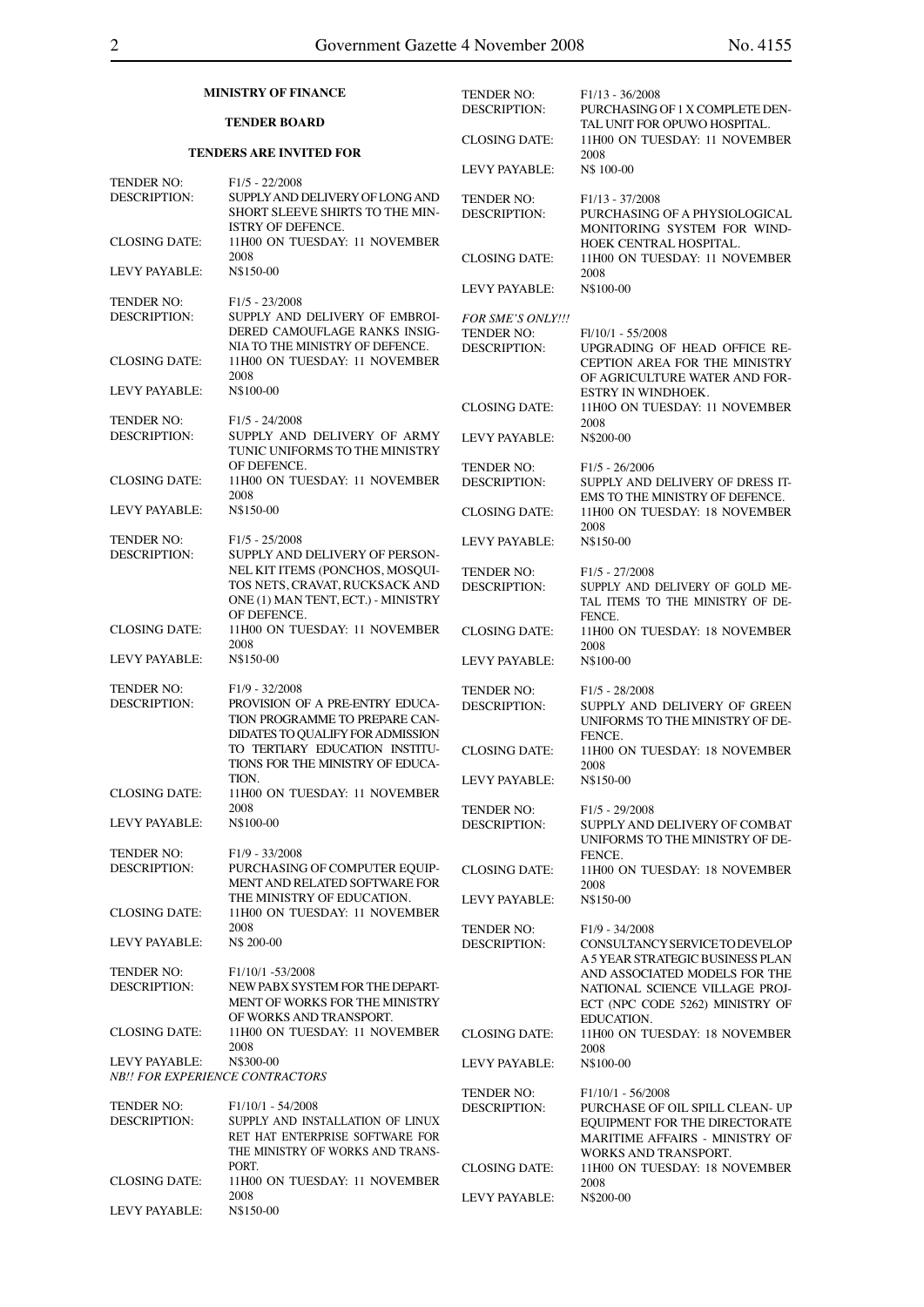| I  |
|----|
|    |
| I  |
| I  |
| ۰, |
|    |
|    |

| <b>TENDER NO:</b>                                 | $F1/10/1 - 57/2008$                                                                                            | <b>CLOSING DATE:</b>                                                                                                                      | 11H00 ON TUESDAY: 18 NOVEMBER                                                                                |
|---------------------------------------------------|----------------------------------------------------------------------------------------------------------------|-------------------------------------------------------------------------------------------------------------------------------------------|--------------------------------------------------------------------------------------------------------------|
| <b>DESCRIPTION:</b>                               | RENOVATIONS AND UPGRADING OF<br><b>VREDEHOFF FLATS ON ERVEN 5480,</b><br><b>EROS FOR THE MINISTRY OF WORKS</b> | <b>LEVY PAYABLE:</b>                                                                                                                      | 2008<br>N\$150-00                                                                                            |
| <b>CLOSING DATE:</b>                              | AND TRANSPORT.<br>11H00 ON TUESDAY: 18 NOVEMBER<br>2008                                                        | <b>TENDER NO:</b><br><b>DESCRIPTION:</b>                                                                                                  | $F1/24 - 9/2008$<br>PROVISION OF TWO (2) PHOTOCOPIERS<br>FOR THE DIRECTORATE GENERAL SER-                    |
| LEVY PAYABLE:<br>!INB FOR EXPERIENCED CONTRACTORS | N\$300-00                                                                                                      |                                                                                                                                           | VICES AND THE OFFICE OF THE DEPUTY<br>MINISTER: MINISTRY OF YOUTH, NA-<br>TIONAL SERVICE, SPORT AND CULTURE. |
| <b>TENDER NO:</b>                                 | $F1/14 - 3/2008$                                                                                               | <b>CLOSING DATE:</b>                                                                                                                      | 11H00 ON TUESDAY: 18 NOVEMBER                                                                                |
| <b>DESCRIPTION:</b>                               | CAPTURING, VERIFICATION AND VALI-<br>DATION SERVICES FOR THE BUSINESS<br>REGISTERS (COMPANIES, CLOSE COR-      | LEVY PAYABLE:                                                                                                                             | 2008<br>N\$200-00                                                                                            |
|                                                   | PORATIONS AND TRADEMARKS) OF<br>THE MINISTRY OF TRADE AND INDUS-                                               | <b>TENDER NO:</b><br><b>DESCRIPTION:</b>                                                                                                  | A9 - 1/2009<br>SUPPLY AND DELIVERY OF TEXT-                                                                  |
| <b>CLOSING DATE:</b>                              | TRY.<br>11H00 ON TUESDAY: 18 NOVEMBER                                                                          |                                                                                                                                           | BOOKS TO PRIMARY AND SECOND-<br>ARY SCHOOLS IN THE THIRTEEN EDU-                                             |
| <b>LEVY PAYABLE:</b>                              | 2008<br>N\$200-00                                                                                              |                                                                                                                                           | CATION REGIONS FROM 1 JANUARY<br>2009 TO 30 DECEMBER 2011 MINISTRY<br>OF EDUCATION.                          |
| <b>TENDER NO:</b><br><b>DESCRIPTION:</b>          | $F1/15 - 5/2008$<br>LEASE OF MULTI FUNCTION NETWORK                                                            | <b>CLOSING DATE:</b>                                                                                                                      | 14H30 ON TUESDAY: 18 NOVEMBER<br>2008                                                                        |
|                                                   | PRINTERS (MFP) - MINISTRY OF REGIO-<br>NAL AND LOCAL GOVERNMENT, HOUS-                                         | <b>LEVY PAYABLE:</b>                                                                                                                      | N\$200-00                                                                                                    |
| <b>CLOSING DATE:</b>                              | ING AND RURAL DEVELOPMENT.<br>11H00 ON TUESDAY: 18 NOVEMBER                                                    | <b>TENDER NO:</b><br><b>DESCRIPTION:</b>                                                                                                  | $A17 - 2/2008$<br>ADVERTISING OF GOVERNMENT TEN-                                                             |
|                                                   | 2008                                                                                                           |                                                                                                                                           | DERS FOR THE PERIOD 1 DECEMBER                                                                               |
| LEVY PAYABLE:                                     | N\$150-00                                                                                                      |                                                                                                                                           | 2008 TO 30 NOVEMBER 2010 - MINIS-<br>TRY OF FINANCE.                                                         |
| <b>TENDER NO</b><br><b>DESCRIPTION:</b>           | $F1/16 - 11/2008$<br>PROPOSAL AND CONSULTANCY SER-                                                             | <b>CLOSING DATE:</b>                                                                                                                      | 14H30 ON TUESDAY: 18 NOVEMBER<br>2008                                                                        |
|                                                   | VICE ON MODELLING INTERGRATED<br>REGIONAL LAND USE PLANNING                                                    | <b>LEVY PAYABLE:</b>                                                                                                                      | N\$200-00                                                                                                    |
|                                                   | FOR KARAS REGION - MINISTRY OF<br>LANDS AND RESETTLEMENT.                                                      | <b>TENDER NO:</b><br><b>DESCRIPTION:</b>                                                                                                  | $A18/2 - 4/2008$<br>SUPPLY AND DELIVERY OF STATION-                                                          |
| <b>CLOSING DATE:</b>                              | 11H00 ON TUESDAY: 18 NOVEMBER                                                                                  |                                                                                                                                           | ARY AIR-AND WATER-COOLED DIE-                                                                                |
| LEVY PAYABLE:                                     | 2008<br>N\$200-00                                                                                              |                                                                                                                                           | SEL ENGINES (RATED FROM 2.0 KW)<br>UP TO 17.0 KW © 650 TO 1500 RPM)<br>TO THE MINISTRY OF AGRICULTURE,       |
| <b>TENDER NO:</b>                                 | $F1/18/2 - 8/2008$                                                                                             |                                                                                                                                           | WATER AND FORESTRY FOR THE                                                                                   |
| <b>DESCRIPTION:</b>                               | <b>CONSTRUCTION OF EARTH EXCAVA-</b><br>TION DAMS IN OMUSATI, OSHANA                                           |                                                                                                                                           | PERIOD 1 DECEMBER 2008 TO 30 NO-<br><b>VEMBER 2009.</b>                                                      |
|                                                   | AND OSHIKOTO REGIONS - MINISTRY<br>OF AGRICULTURE, WATER AND FOR-                                              | <b>CLOSING DATE:</b><br>LEVY PAYABLE: N\$250-00                                                                                           | 14H30 ON TUESDAY: 18 NOVEMBER<br>2008                                                                        |
| <b>CLOSING DATE:</b>                              | ESTRY.<br>11H00 ON TUESDAY: 18 NOVEMBER                                                                        |                                                                                                                                           |                                                                                                              |
| <b>LEVY PAYABLE:</b>                              | 2008<br>N\$250-00                                                                                              | <b>FOR SME'S ONLY!!!</b><br>TENDER NO:                                                                                                    | $F1/10/1 - 58/2008$                                                                                          |
| <b>TENDER NO:</b>                                 | F <sub>1</sub> /18/2 - 9/2008                                                                                  | <b>DESCRIPTION:</b>                                                                                                                       | RENOVATIONS AND UPGRADING OF<br>FLORENCE COURT FLATS ON ERVEN                                                |
| <b>DESCRIPTION:</b>                               | SUPPLY AND DELIVERY OF PRECIPI-<br>TATION MONITORING EQUIPMENT                                                 |                                                                                                                                           | 2127 AND 2128, EROS FOR THE MIN-                                                                             |
|                                                   | FOR THE MINISTRY OF AGRICUL-                                                                                   | <b>CLOSING DATE:</b>                                                                                                                      | ISTRY OF WORKS AND TRANSPORT.<br>11H00 ON TUESDAY: 18 NOVEMBER                                               |
| <b>CLOSING DATE:</b>                              | TURE, WATER AND FORESTRY.<br>11H00 ON TUESDAY: 18 NOVEMBER<br>2008                                             | LEVY PAYABLE:                                                                                                                             | 2008<br>N\$200-00                                                                                            |
| LEVY PAYABLE:                                     | N\$150-00                                                                                                      | DOCUMENTS ARE AVAILABLE AT THE OFFICE OF:<br>THE SECRETARY, TENDER BOARD, GROUND FLOOR,<br>FISCUS BUILDING, 10 JOHN MEINERT STREET, WIND- |                                                                                                              |
| <b>TENDER NO:</b>                                 | $F1/18/2 - 10/2008$                                                                                            | <b>HOEK</b>                                                                                                                               |                                                                                                              |
| <b>DESCRIPTION:</b>                               | SUPPLY AND DELIVERY OF HYDRO-<br>METRIC WATER LEVEL MONITOR-<br>ING EQUIPMENT FOR THE MINISTRY                 | TENDERS MUST BE FORWARDED TO<br>THE SECRETARY,                                                                                            |                                                                                                              |
|                                                   | OF AGRICULTURE, WATER AND FOR-<br>ESTRY.                                                                       | TENDER BOARD,<br>P.O. BOX 3328,                                                                                                           |                                                                                                              |
| <b>CLOSING DATE:</b>                              | 11H00 ON TUESDAY: 18 NOVEMBER<br>2008                                                                          | WINDHOEK,<br>FAX NO. (061) 226705                                                                                                         |                                                                                                              |
| LEVY PAYABLE:                                     | N\$100-00                                                                                                      |                                                                                                                                           |                                                                                                              |
| <b>TENDER NO:</b><br><b>DESCRIPTION:</b>          | $F1/23 - 19/2008$<br>SUPPLY AND DELIVERY OF PIGS TO                                                            | OR DEPOSITED IN<br>THE TENDER BOX,<br>GROUND FLOOR, ROOM 024,                                                                             |                                                                                                              |
|                                                   | THE MINISTRY OF SAFETY AND SECU-<br>RITY (NAMIBIAN PRISON SERVICE)                                             | FISCUS BUILDING,<br>10 JOHN MEINERT STREET,                                                                                               |                                                                                                              |
|                                                   | <b>HARDAP PRISON.</b>                                                                                          | <b>WINDHOEK</b><br>FAX NO.: (061) 226705                                                                                                  |                                                                                                              |